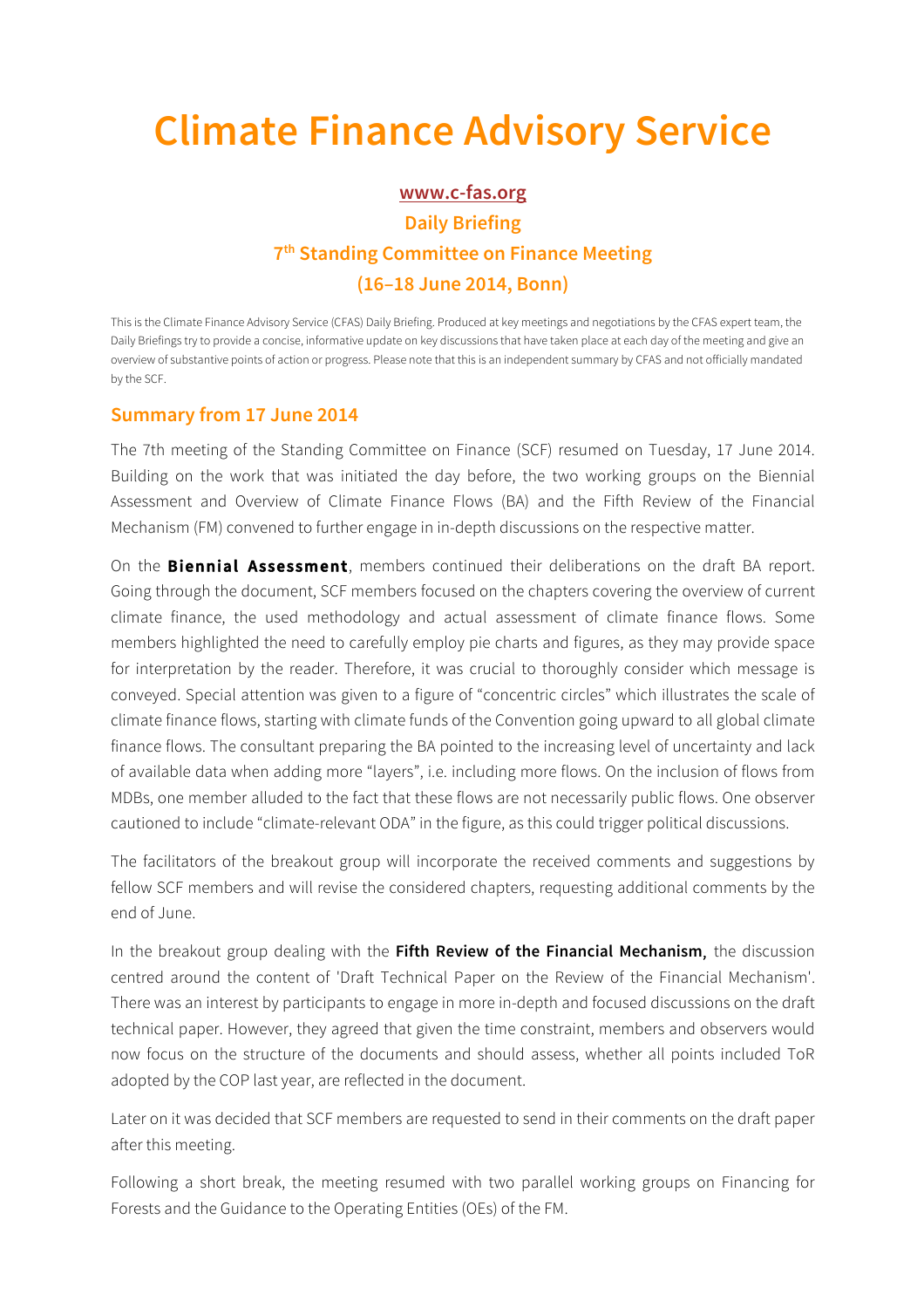The breakout group dealing with **Finance for Forests** discussed the need to constitute a working group. Members highlighted that the background document prepared for the meeting needed further improvement and also needs to consider more sources and equal presentation of Parties' position. Members discussed further how to report to the COP, with one member asking for the possibility to request further guidance from the COP.

The facilitator summarized consensus of the group to report to the COP the progress in fulfilling the mandate on financing for forests, first and foremost the dedication of the 2015 forum to REDD finance, which leaves the possibility to receive further guidance into the work of the SCF. The facilitator also requested the secretariat to gather which SCF members will be part of the working group, modalities for engaging observers and the timeline for future activities including an intersessional gathering before the 8th SCF meeting.

The breakout group on the **Guidance to the OEs of the FM** considered the revised document, which aims to improve the guidance provided each year to the OEs. The discussion centred on four issues: updating existing guidance; providing performance-based guidance; the timing of guidance; and the complementarity between the OEs of the FM.

On the first issue, members agreed to update existing guidance by identifying redundancies and incoherences, subsequently deriving "core guidance" that could stand out and be complemented by additional guidance if needed. On the topic of performance-based guidance, members were generally favourable towards the idea, however, it was not clear how this could be implemented in the future, i.e. which indicators would be chosen. On the timing of guidance, some members deliberated on the options of providing guidance to the OEs every year (as is done now) or with a rather lesser frequency, e.g. coinciding with the quadrennial "Overall Performance Study" in case of the GEF. As there was no agreement among SCF members, the decision was deferred to a later point in time. Finally, members agreed that in-depth discussions on the complementarity of the OEs (GEF and GCF) would be conducted, once the GCF is fully operating and provides more clarity on its operational modalities.

In the afternoon, the plenary resumed discussing the following two issues:

On **linkages between the SCF with the Subsidiary Body for Implementation (SBI) and the thematic bodies of the Convention**, the co-chairs reported on the ongoing exchanges the SCF had been having with the different committees and bodies. Noteworthy is the informal meeting that the co-chairs of the SCF have had with the Technology Executive Committee and the Adaptation Committee, during which an interesting idea came up: to organise a joint meeting with other bodies and committees under the convention and the OEs of the FM, in order to discuss on the best way to provide guidance.

Last but not the least the plenary also considered the issues of **MRV of support beyond the Biennial Assessment**. Although it is clear that the work of the SCF this year focusses on the BA, at its last meeting the SCF agreed that it will continue to elaborate its strategy and work plan for the work on MRV of support beyond the BA and noted that a stocktaking exercise of other MRV systems would be helpful.

The discussion started with an update by the co-facilitators of the BA, who informed the members on a set of decisions taken at the last Subsidiary Bodies meeting in Bonn, such as a draft conclusion